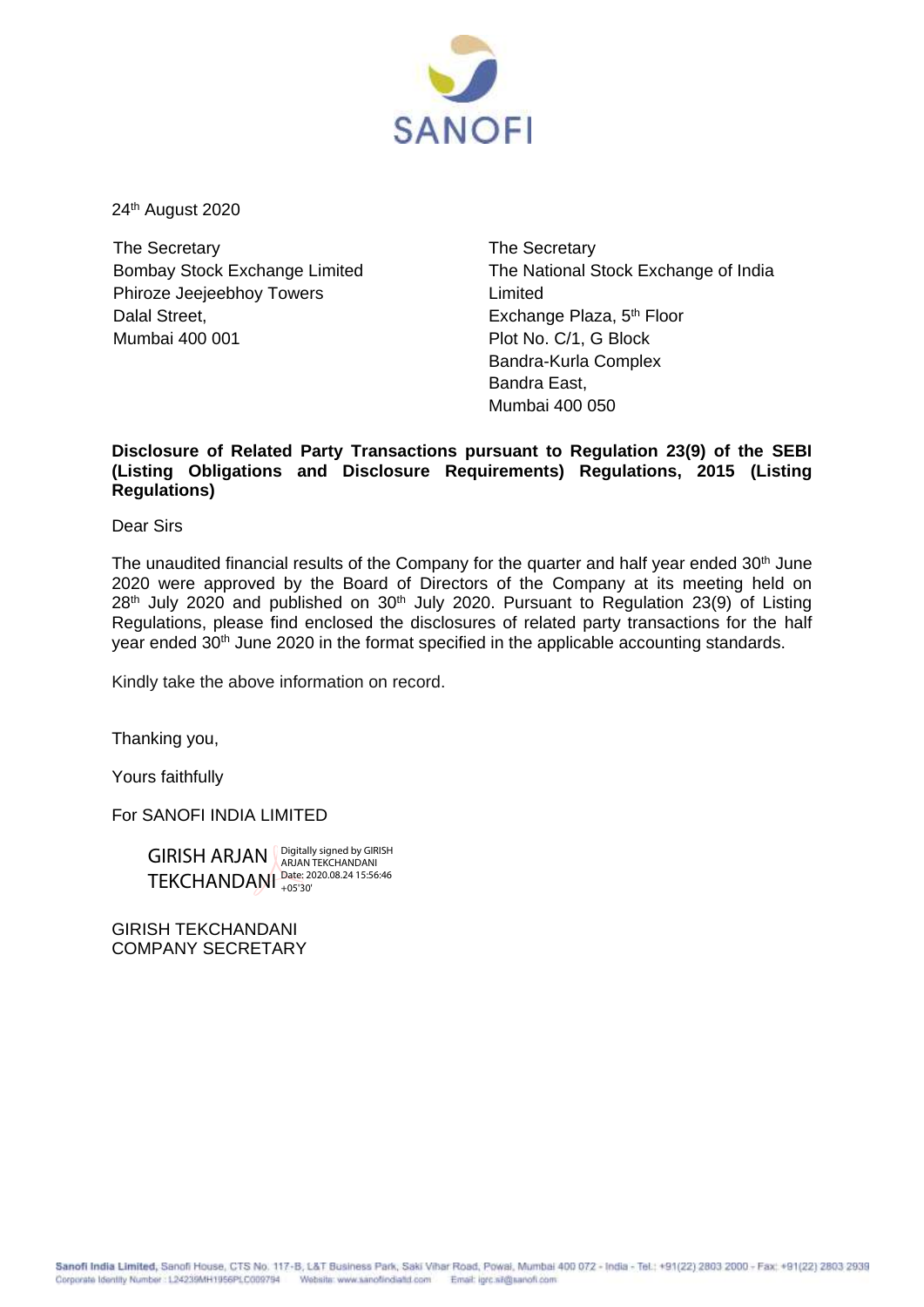# **Related Party Disclosures**

# **i. Parties where control exists:**

- a) Sanofi S.A. France, ultimate holding Company
- b) Hoechst GmbH, Germany, holding Company

#### **ii. Other related parties in Sanofi Group where common control exists and with whom transactions have taken place during the period.**

Sanofi-Aventis Singapore Pte. Limited Francopia S.A.R.L. Sanofi-Aventis Deutschland GmbH Sanofi-Aventis Groupe S.A. Sanofi Lanka Limited Sanofi Chimie S.A Sanofi Pasteur India Private Limited Sanofi-Synthelabo (India) Private Limited Sanofi Winthrop Industrie S.A. Sanofi-Aventis Pakistan Limited Sanofi Healthcare India Private Limited ( Formerly Shantha Biotechnics Private Limited) Sanofi India Limited Provident Fund \* No transactions during the year

# **iii. Key management personnel of the Company for the year**

# **iv. Non-Executive Directors**

 Mr. Thomas Rouckout (upto 25th February 2020) Mr. Cyril Grandchamp-Desraux Dr. Shailesh Ayyangar (upto 25th February 2020)

### **v. Independent Directors**

 Mr. Aditya Narayan Mr. Rangaswamy R. Iyer (upto 30th March 2020) Mrs. Usha Thorat

 Mr. Rajaram Narayanan - Managing Director Mr. Charles Billard - Whole Time Director and CFO Mr. Cherian Mathew - Whole Time Director

Mr. Girish Tekchandani - Company Secretary

#### **vi. Transactions during the year** (₹ in Million)

| <b>Particulars</b>                                                                                                                                                              | June 30, 2020                |
|---------------------------------------------------------------------------------------------------------------------------------------------------------------------------------|------------------------------|
| <b>Ultimate Holding Company</b><br>Dividend paid                                                                                                                                |                              |
| <b>Holding Company</b><br>Dividend paid                                                                                                                                         |                              |
| <b>Other related Parties</b><br><b>Sale of Products</b>                                                                                                                         |                              |
| Sanofi-Aventis Singapore Pte. Limited<br><b>Others</b><br><b>Total</b>                                                                                                          | 3,370<br>456<br>3,826        |
| <b>Purchase of Raw Materials and Traded Goods</b><br>Sanofi-Aventis Singapore Pte. Limited<br><b>Others</b><br><b>Total</b>                                                     | 3,460<br>360<br>3,820        |
| <b>Expenses recharged to other companies</b><br>Sanofi-Aventis Groupe S.A.<br><b>Total</b>                                                                                      | 5<br>5                       |
| <b>Sale of Services</b><br>Sanofi-Synthelabo (India) Private Limited<br>Sanofi Pasteur India Private Limited<br>Sanofi Winthrop Industrie S.A.<br><b>Others</b><br><b>Total</b> | 550<br>87<br>69<br>23<br>730 |
| <b>Rent Income</b><br>Sanofi-Synthelabo (India) Private Limited<br>Sanofi Healthcare India Private Limited (Formerly Shantha Biotechnics Private Limited)<br><b>Total</b>       | $\ast$<br>$\ast$<br>*        |
| <b>Rent Paid</b><br>Sanofi Healthcare India Private Limited (Formerly Shantha Biotechnics Private Limited)                                                                      | ∗                            |
| Loans given<br>Sanofi Pasteur India Private Limited                                                                                                                             | 400                          |
| <b>Interest income on loans</b><br>Shantha Biotechnics Private Limited<br>Sanofi Pasteur India Private Limited<br><b>Total</b>                                                  | 192<br>3<br>196              |